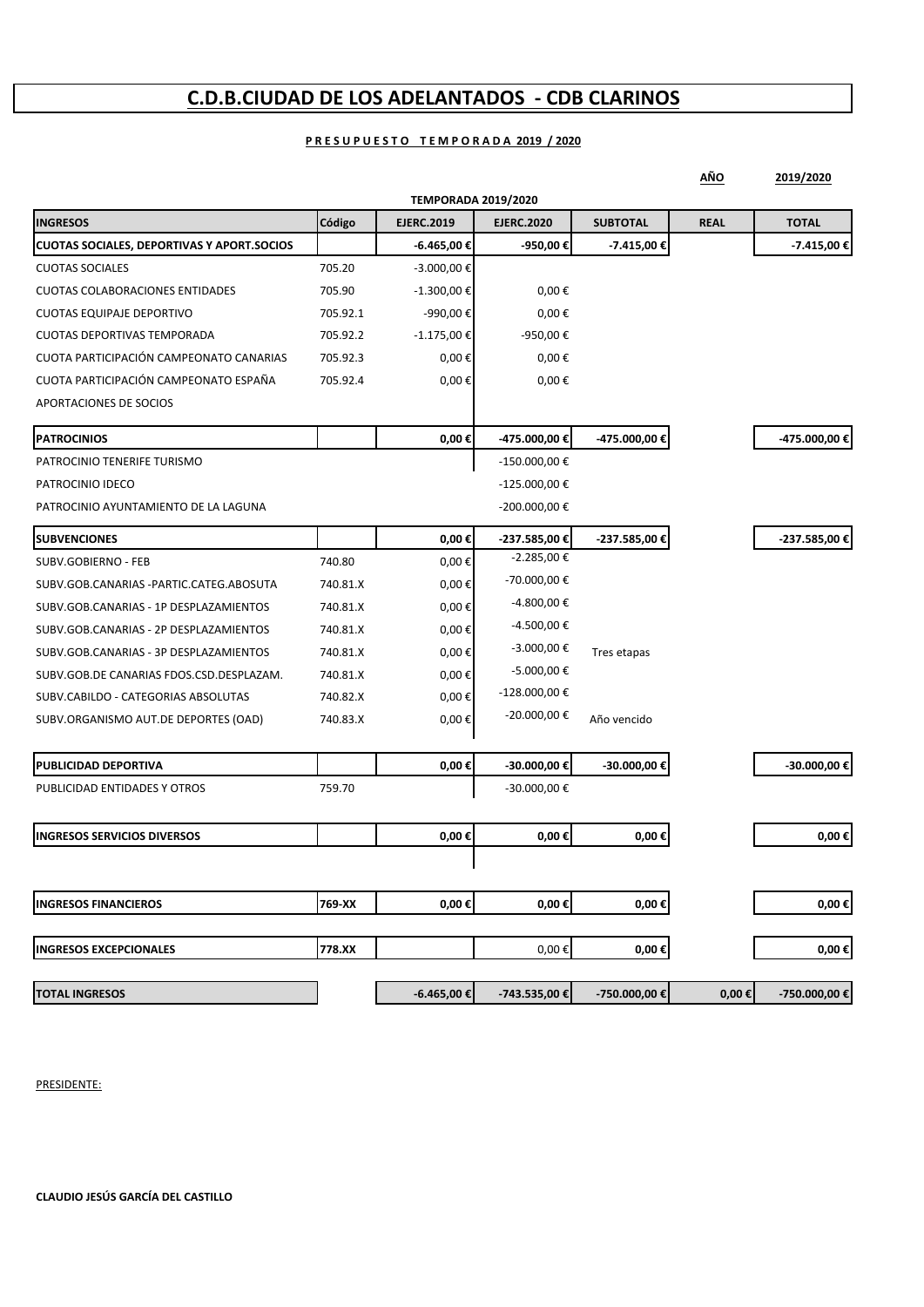# **C.D.B.CIUDAD DE LOS ADELANTADOS ‐ CDB CLARINOS**

## **P R E S U P U E S T O T E M P O R A D A 2019 / 2020**

|                                             |        |                            |              |                 | AÑO         | 2019/2020       |
|---------------------------------------------|--------|----------------------------|--------------|-----------------|-------------|-----------------|
|                                             |        | <b>TEMPORADA 2019/2020</b> |              |                 |             |                 |
| <b>GASTOS</b>                               |        | 2.019,00 €                 | 2.020,00 €   | <b>SUBTOTAL</b> | <b>REAL</b> | <b>TOTAL</b>    |
| <b>ARRENDAMIENTOS Y CANONES</b>             | 621.11 | 14.451,31 €                | 14.680,00 €  | 29.131,31 €     |             | 29.131,31€      |
| ARRENDAMIENTOS Y CANONES                    | 621.10 | 14.375,00 €                | 14.680,00€   |                 |             |                 |
| CANON PAG.WEB E INTERNET                    | 621.11 | 76,31€                     | 0,00€        |                 |             |                 |
| <b>SERVICIOS EXTERIORES</b>                 |        | 297.234,56€                | 298.534,13€  | 595.768,69€     |             | 595.768,69€     |
| SERVICIOS Y ASESOR.JURID.AGENTES            | 623.01 | 14.435,00 €                | 13.435,00 €  |                 |             |                 |
| <b>TRANSPORTES</b>                          | 624.00 | 500,00€                    | 500,00€      |                 |             |                 |
| SEGUROS DEPORTIVOS "RISKMEDIA"              | 625.00 | 2.375,00 €                 |              |                 |             |                 |
| <b>SERVICIOS BANCARIOS</b>                  | 626.00 | 1.250,00€                  | 1.150,00€    |                 |             |                 |
| PUBLICIDAD Y PROPAGANDA                     | 627.00 | 2.000,00 €                 | 3.000,00 €   |                 |             |                 |
| <b>SUMINISTROS</b>                          | 628.00 | 1.200,00€                  | 1.400,00 €   |                 |             |                 |
| OTROS SERVICIOS CORPORATIVOS                | 629.00 | 4.200,00 €                 | 5.900,00 €   |                 |             |                 |
| FEB- CUOTAS, LICENCIAS, ARBITRAJES Y OTROS  | 629.01 | 30.000,00 €                | 10.000,00 €  |                 |             |                 |
| FCB- CUOTAS, LICENCIAS, ARBITRAJES Y OTROS  | 629.02 | $0,00 \in$                 | 9.000,00 €   |                 |             |                 |
| FIBT- CUOTAS, LICENCIAS, ARBITRAJES Y OTROS | 629.03 | $0,00 \in$                 | 12.000,00€   |                 |             |                 |
| MAT.OFIC.Y CONSUM.(FOLIOS-TONER-TAMB)       | 629.99 | 1.000,00€                  | 3.000,00€    |                 |             |                 |
| COLABORACIONES EQUIPO TÉCNICO Y PERSONAL    | 650.10 | 180.274,56€                | 169.149,13 € |                 |             |                 |
| VIAJES, DESPLAZAMIENTOS Y ESTANCIAS         | 653.XX | 60.000,00 €                | 70.000,00 €  |                 |             |                 |
| TRIBUTOS (I.B.I.)                           | 630.XX | $0,00 \in$                 |              | $0,00 \in$      |             | 0,00€           |
|                                             |        |                            |              |                 |             |                 |
| <b>COLABORADORE S</b>                       |        | 62.000,00€                 | 62.000,00€   | 124.000,00€     |             | 124.000,00 €    |
| <b>SUELDOS Y SALARIOS</b>                   | 640.XX | 40.000,00€                 | 40.000,00€   |                 |             |                 |
| SEGURIDAD SOCIAL A CGO.DE LA EMPRESA        | 642.XX | 22.000,00 €                | 22.000,00 €  |                 |             |                 |
| OTROS GASTOS SOCIALES                       | 649.00 | 0,00€                      | $0,00 \in$   |                 |             |                 |
| <b>GASTOS FINANCIEROS</b>                   | 669.XX | 480,00€                    | 620,00€      | 1.100,00€       |             | 1.100,00 €      |
|                                             |        |                            |              |                 |             |                 |
| <b>GASTOS EXCEPCIONALES</b>                 | 678.XX |                            | $0,00 \in$   | $0,00 \in$      |             | 0,00 $\epsilon$ |
| <b>TOTAL GASTOS</b>                         |        | 374.165,87€                | 375.834,13€  | 750.000,00€     | $0,00 \in$  | 750.000,00 €    |
| <b>RESULTADO DIF.INGRESOS / GATOS</b>       |        | 367.700,87€                | -367.700,87€ | $0,00 \in$      |             | $0,00\in$       |
| <b>RESULTADO EJERCICIO</b>                  |        | 367.700,87€                | -367.700,87€ | $0,00 \in$      |             | $0,00 \in$      |

PRESIDENTE: